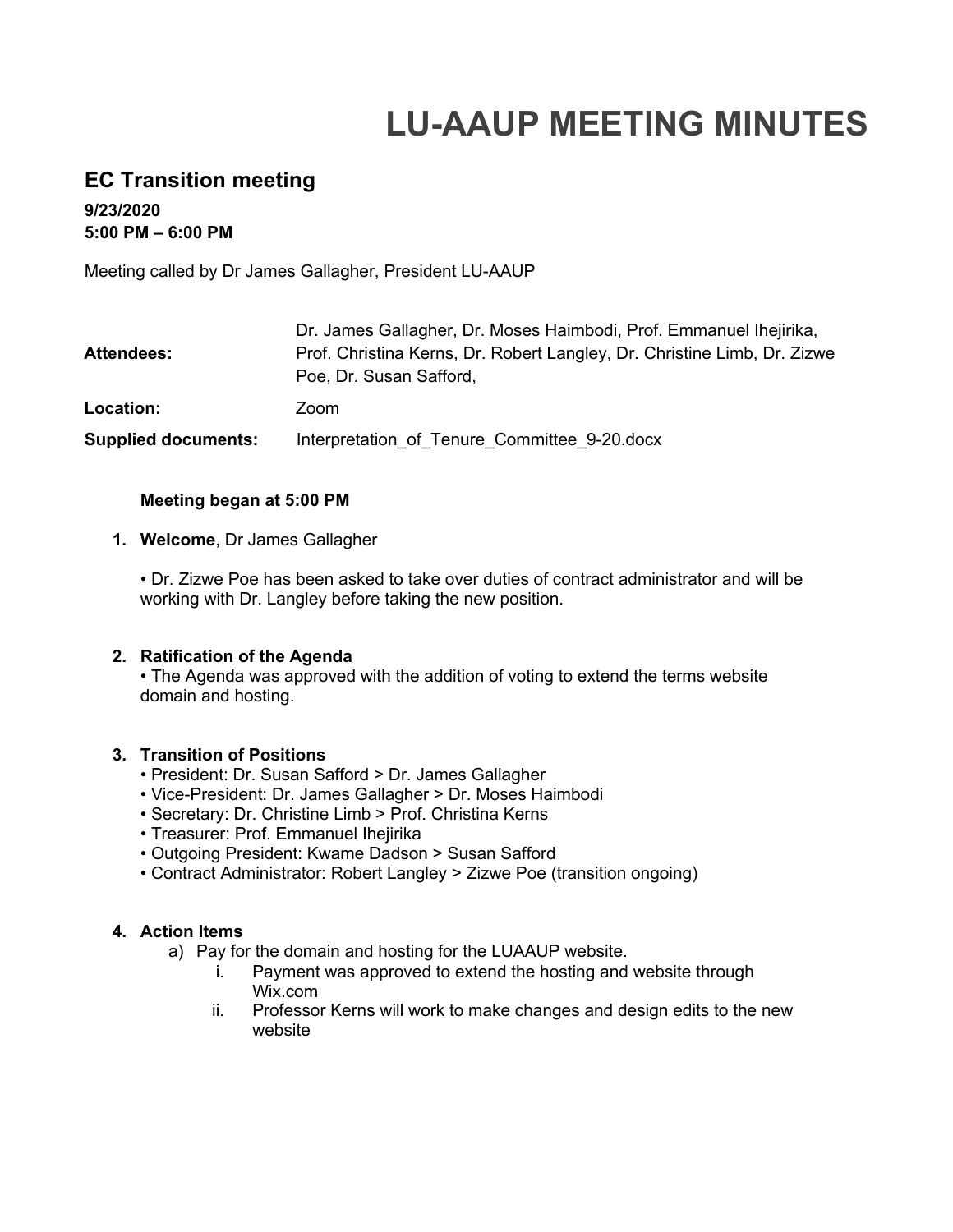# **5. Current Union Involvements/ Investigations**

- a) Tenure Committee (Departmental)
	- i. The previous method the Chair of a department would send a letter to the PTS or Pre-tenure committees, now there will be a committee comprised of Tenured faculty to write letters of support or lack of support with detailed information about the applicant.
	- ii. The departmental chair will convene the tenure committee, consisting of three tenured faculty in the department.
	- iii. If the applicant applying for PTS is the departmental chair, the associate dean will call the meeting with tenured faculty in the department, and then recuse him/herself.
	- iv. If the chair of the department is applying for PTS and there are only one or two other tenured faculty in the department the chair of the committee will choose tenured faculty from other departments, but must have approval by the candidate to include the outside tenured faculty.
	- v. If there are only one or two tenured faculty in the department, the chair of the committee will choose other tenured faculty from other departments, but must have approval by the candidate to include the outside tenured faculty.
- b) Covid on campus
	- i. Students have been coming on campus without being tested and attending face to face classes. Although they should have been classified as a commuter student, they were able to get through security with no testing.
	- ii. Faculty, staff and students are not able to make informed decisions in data about Covid positive cases and students being allowed on campus without testing.
	- iii. Dr Poe, as a representative to The Union, will investigate the reports of students coming on campus.
- c) Denial of Faculty application to "stop the tenure clock"
	- The Union is drafting a proposal side letter that outlines the ability for a faculty member affected by Covid to request a temporary year long "stop clock" on tenure for faculty going up for tenure in ay. 2020-2021. The faculty member will not be guaranteed tenure for going beyond the seventh contract year.
- d) Excessive overloads at SACE
	- i. Faculty members have completed the years course load in one semester. The administration will need to fill these position(s) for the spring.
- e) Union is discussing having the Treasurer, Contract Administrator and President bonded.
- f) Confirmation was made that the raw data from the Union Elections (Survey Monkey) will be kept for a year minimum, in conjunction with applicable laws.

## **6. External Audit**

a) Either Dr Ihejirika can audit the accounts prior to his position as treasurer, and hire someone to audit the more recent accounts, OR we can hire someone to